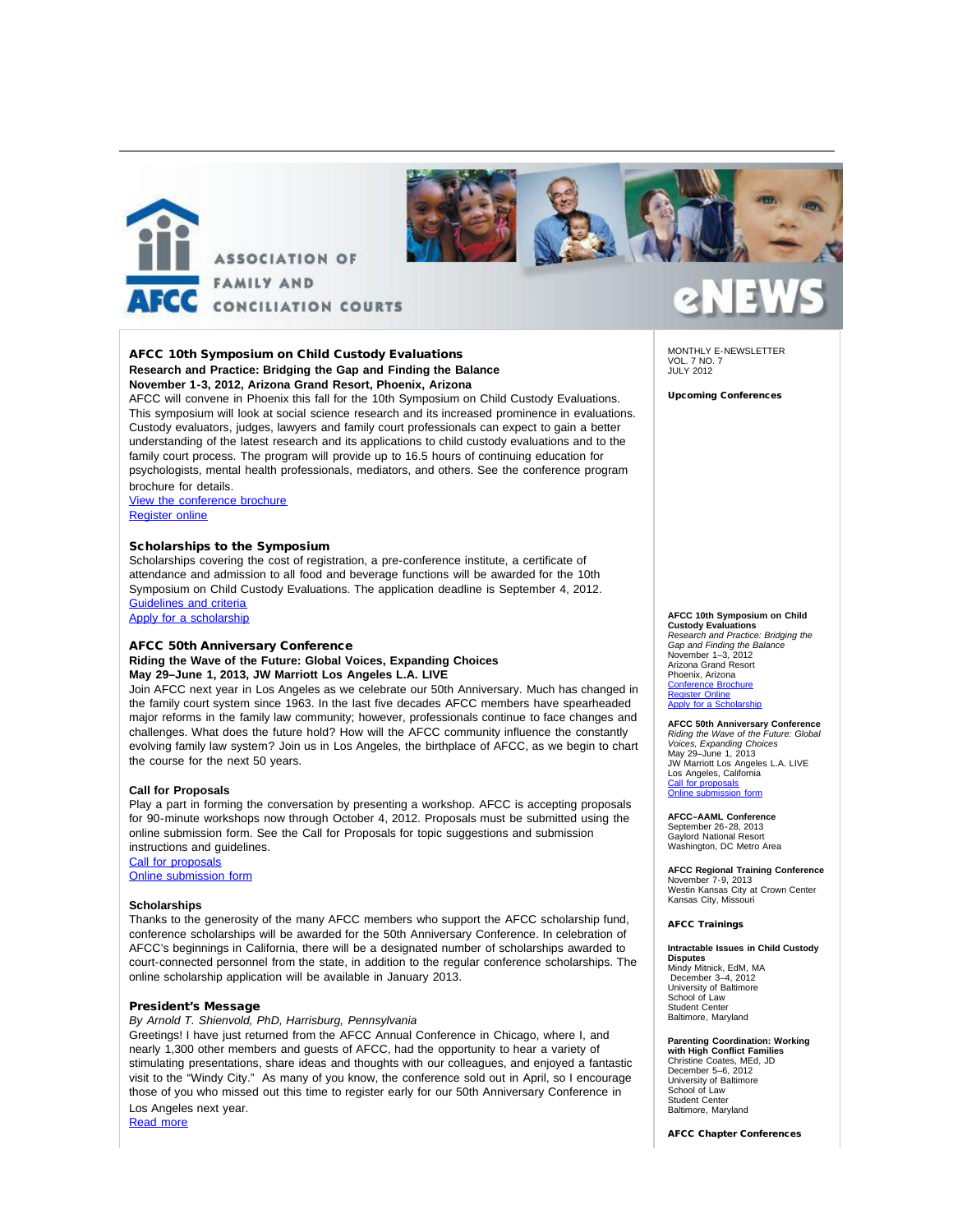#### President's Profile

#### **Meet the new President of AFCC, Arnold T. Shienvold**

Arnold T. Shienvold, PhD, founded Riegler, Shienvold & Associates in 1980 in Harrisburg, Pennsylvania. The broad-based psychological practice serves children to geriatric clients and employs 18 people. Arnie was trained as a specialist in child clinical psychology and his work with children in separating and divorcing families led him to forensic psychology, which was a natural segue to his involvement with AFCC.

[Read more](http://afcc.networkats.com/members_online/utilities/emailct.asp?cf56b99123c6eb602d8a90acc123c572f9a64b6001fb446e6a173e6171e457798773fd480ae460fd)

#### Ask the Experts

#### **Ten Tips for Practitioners Using Social Science Research** *Marsha Kline Pruett, PhD, MSL*

As social science research becomes more commonly used by family law professionals, it is more and more important that we have an understanding of how to identify not only good research and significant findings, but also how to appropriately apply research to our work. Dr. Pruett and others will also present on this topic at the Opening Session of the AFCC Symposium in Phoenix.

[Read more](http://afcc.networkats.com/members_online/utilities/emailct.asp?1fca3109e6fd5e093231ba34428380538fad792001fb446e6a173e6171e457798773fd480ae460fd)

#### Educator's Guide

AFCC offers a free guide, accessible online, to assist educators in dealing with the issues that arise when a student's parents separate or divorce. *[An Educator's Guide: Interacting with](http://afcc.networkats.com/members_online/utilities/emailct.asp?5140a45b842b9779df1a71e00a3a2cdc446faa4001fb446e6a173e6171e457798773fd480ae460fd) [Separating, Divorcing, Never-Married Parents and Their Children](http://afcc.networkats.com/members_online/utilities/emailct.asp?5140a45b842b9779df1a71e00a3a2cdc446faa4001fb446e6a173e6171e457798773fd480ae460fd)* addresses and offers solutions to a range of issues, from how to structure parent-teacher conferences to how to handle requests for information for child custody evaluations. In preparation for back-to-school, share the guide with your clients and educators in your community. You will find the *Educator's Guide* and many other valuable resources in the [Center for Excellence in Family Court Practice](http://afcc.networkats.com/members_online/utilities/emailct.asp?be21c7f652acc6ebf8ad3e0d8e560f6953d6fa0801fb446e6a173e6171e457798773fd480ae460fd) on the AFCC website. You do not need to be a member to access this valuable information.

#### Member News

**Hon. George Czutrin**, of Toronto, Ontario, Canada, a former president of AFCC, spoke at a recent ceremony in Hamilton, Ontario, commemorating the 35th Anniversary of the Unified Family Court. Justice Czutrin spoke of those who helped create this pilot UFC in 1977 and the subsequent 16 UFCs established across Ontario. He added that he looks forward to provincewide expansion.

**Diane Nunn** of San Francisco, California, was presented with the first annual Mark Hardin Award for Child Welfare Scholarship and Systems Change. The award is given by the American Bar Association Center on Children and the Law and honors the work of Mark Hardin who served for almost 30 years on the staff of the Center on Children and the Law as director of child welfare. Diane works as the division director of the Center for Families, Children & the Courts, Administrative Office of the Courts.

**Loretta Frederick** of Winona, Minnesota, was presented with the 2012 Sharon L. Corbitt Award by the American Bar Association Commission on Domestic & Sexual Violence. The award recognizes service by lawyers in all areas of practice, as well as judges, who demonstrate exemplary service to victims of domestic violence, sexual assault and/or stalking. Loretta serves as senior legal and policy advisor for the Battered Women's Justice Project and is a past chair of the Family Law Section of the Minnesota State Bar Association and of its Domestic Abuse Committee.

**Judge Leonard Edwards** of San Francisco, California, has published a new book titled *The Role of the Juvenile Court Judge: Practice and Ethics*. His book addresses the role of the juvenile court judge, addressing practice and ethics issues through the use of hypothetical scenarios. Judge Edwards is currently the judge-in-residence at the Administrative Office of the Courts.

#### Newsletter of Interest

The Unified Family Court Connection is a newsletter published by The Center for Families, Children and the Courts at the University of Baltimore School of Law. This edition focuses on divorce and easing the impact on children and families and includes a piece written by AFCC member Carlton Stansbury of Milwaukee, Wisconsin. [Read more](http://afcc.networkats.com/members_online/utilities/emailct.asp?a0183b8f4c71e0ed122293f391db672eefe23ae901fb446e6a173e6171e457798773fd480ae460fd)

#### Family Law in the News

### **Before Birth, Dad's ID**

*By Andrew Pollack, Courtesy of The New York Times*

It is an uncomfortable question that, in today's world, is often asked by expectant mothers who had more than one male partner at the time they became pregnant. Who is the father? With more than half of births to women under 30 now out of wedlock, it is a question that may arise more often. Now blood tests are becoming available that can determine paternity as early as the eighth or ninth week of pregnancy, without an invasive procedure that could cause a

miscarriage. [Read more](http://afcc.networkats.com/members_online/utilities/emailct.asp?a3ef0ac106194b604cc92fab98289f25b7d8985a01fb446e6a173e6171e457798773fd480ae460fd)

#### **Minnesota Chapter Annual**

**Conference** *Child and Family Development in the Context of Contested Custody Litigation* August 2, 2012 University of Minnesota Saint Paul, Minnesota [More Information](http://afcc.networkats.com/members_online/utilities/emailct.asp?912428b01463ddccfb8a788ae13b524559b2d91f01fb446e6a173e6171e457798773fd480ae460fd)

**Ontario Chapter Annual Conference** *The GPS of Family Law... The Road Not Taken* October 19, 2012 Toronto Public Library Toronto, Ontario **[More Information](http://afcc.networkats.com/members_online/utilities/emailct.asp?7a34fc4bd7c746a5b8e40d0d22783df67a1b583c01fb446e6a173e6171e457798773fd480ae460fd)** 

**Arizona Chapter Annual Conference**<br>February 1–3, 2013<br>Hilton Sedona Resort and Spa Sedona, Arizona [More Information](http://afcc.networkats.com/members_online/utilities/emailct.asp?5b1a78d548fd4544634e815551d71af899a7bed001fb446e6a173e6171e457798773fd480ae460fd)

#### **Louisiana Chapter Annual**

**Conference**<br>Collateral Dam *Collateral Damage: Addressing the Hidden Costs to Families and Professionals* in Chronic High Conflict Cases March 7–8, 2013 New Orleans, Louisiana<br>[More Information](http://afcc.networkats.com/members_online/utilities/emailct.asp?c84a8495eb6be57f8979e325b918a8e677a1c06a01fb446e6a173e6171e457798773fd480ae460fd)

#### **Florida Chapter Annual Conference**

*Creating Our Future: One Family at a Time* March 15–16, 2013 The Rosen Cent Orlando, Florida More Infor

**Washington Chapter Conference** *Times of Challenge* April 6, 2013 Washington Athletic Club Seattle, Washington More Informati

Join AFCC Are you a member? [Join o](http://afcc.networkats.com/members_online/utilities/emailct.asp?d828ab36bac27a22d69fecf85baabf601aa9927a01fb446e6a173e6171e457798773fd480ae460fd)r [Renew](http://afcc.networkats.com/members_online/utilities/emailct.asp?3cb46086e311cfff74395c81a42f5579df5ac4ea01fb446e6a173e6171e457798773fd480ae460fd)

AFCC offers member benefits that promote excellence in practice. view member benefi

#### Ask the Experts

Do you have a question that you would like answered by an AFCC expert? Let us know and your question could be answered in the next *AFCC eNEWS.* ail your que

#### About AFCC eNEWS

Readers are welcome to forward this e-newsletter to interested colleagues. All opinions expressed are those of the author and do not necessarily reflect those of AFCC.

Editor: Erin Sommerfeld [editor@afccnet.org](mailto:editor@afccnet.org)

#### [Like on Facebook](http://afcc.networkats.com/members_online/utilities/emailct.asp?520cb6d128a881d84f36b75623c2953efe2ee90501fb446e6a173e6171e457798773fd480ae460fd)

**[Follow on Twitter](http://afcc.networkats.com/members_online/utilities/emailct.asp?4a8cb981135cc6328d7e34d46e400ef0a6f8869f01fb446e6a173e6171e457798773fd480ae460fd)** 

[Connect on LinkedIn](http://afcc.networkats.com/members_online/utilities/emailct.asp?377ba9d7af28377a9fe6120b348751242464a5a501fb446e6a173e6171e457798773fd480ae460fd)

**[Unsubscribe](mailto:afcc@afccnet.org)**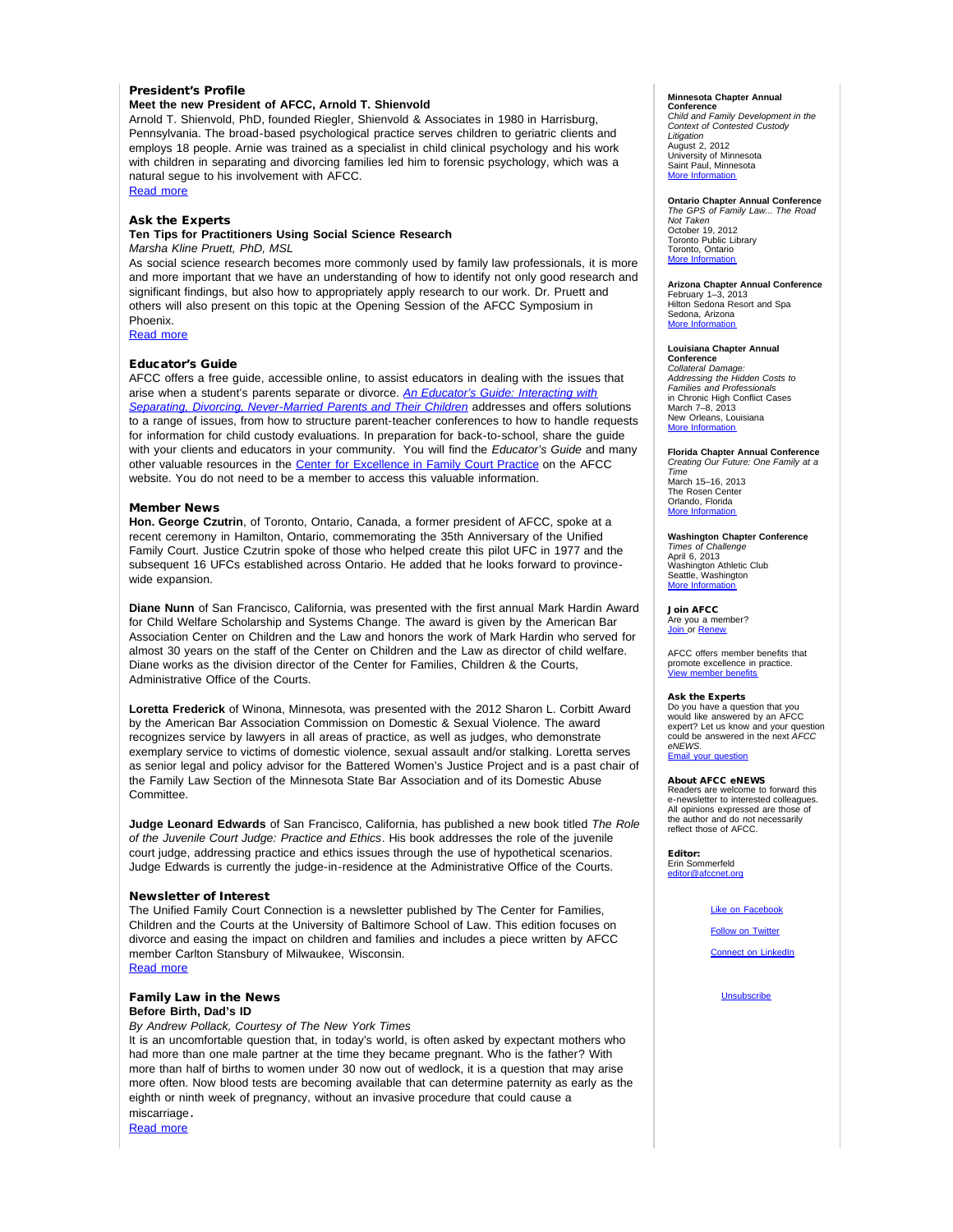### **California Bill Would Allow a Child to Have More than Two Parents**

*By Jim Sanders, Courtesy of the Sacramento Bee*

Mom and Dad, same-sex couples or blended families, California law is clear: No more than two legal parents per child. When adults fight over parenthood, a judge must decide which two have that right and responsibility—but that could end soon. State Sen. Mark Leno is pushing legislation to allow a child to have multiple parents.

[Read more](http://afcc.networkats.com/members_online/utilities/emailct.asp?88938964b592e87aeb852c196b6d927bf3d698c601fb446e6a173e6171e457798773fd480ae460fd)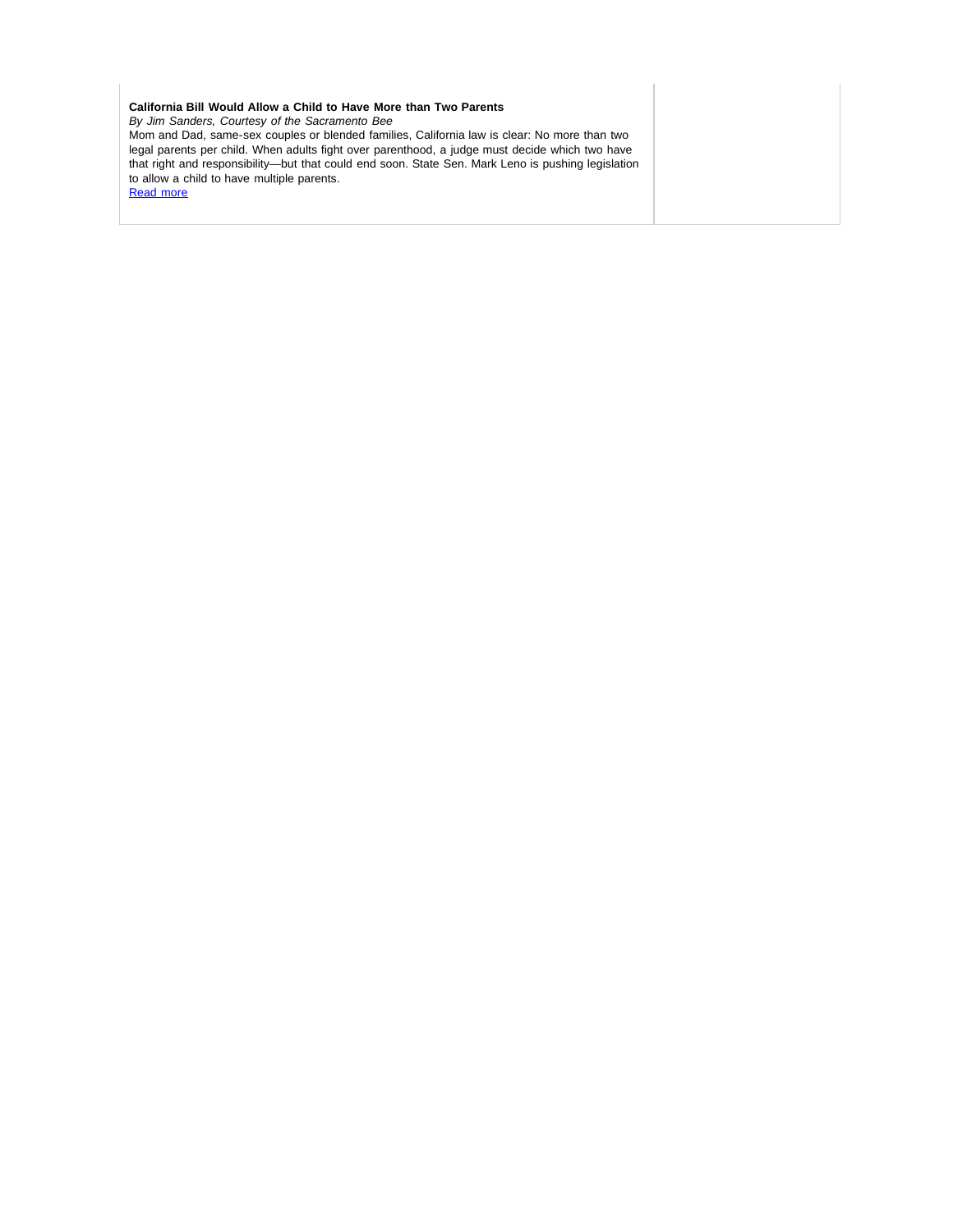

# Ten Tips for Practitioners Using Social Science Research

*Marsha Kline Pruett, PhD, MSL* 

## **1. Research results point to probabilities and potentialities only, not individual realities**

A statistically significant research result means that it is *unlikely to have occurred by chance* in the general population. If a group of children were given the same parenting intervention and those children were "significantly less likely to develop mental health difficulties," that means the intervention worked on average for more children in the sample than it did not. It does *not* mean that the intervention will work for every child. Even when results are statistically significant, each individual situation must be considered, as a variety of factors (some studied, some not) can affect whether a probability is likely to become a reality in any given family situation.

### **2. Not all significant findings are created equal**

Statistically significant findings are often reported or interpreted as though they were equally strong, but this is not usually so. The p-value (or probability value) measures the strength of the evidence that a relationship exists between two variables. The chance of finding a significant relationship depends on several aspects of the study, notably the sample size. A "trend" is described when the result does not quite reach a significance level that is accepted as solid evidence in the field. A statistic of  $p<.05$  means there is less than a 5% chance of the result occurring by chance, considered statistically significant. Other p-values are p<.01 (less than a 1% chance) and p <.001. Studies with small sample sizes that report many findings increase the risk that *some* finding will be significant. Be cautious about small studies that look at many variables (apropos for family law studies) without addressing this issue.

## **3. Significant is not the same as important**

Studies with a large sample size may show statistically significant findings that are still relatively small in occurrence or importance. Two variables may show a significant relationship (A and B are likely to be related or co-occur) and co-occur only 2 out of 10 times. In science, that may be significant, but in practice, a legal decision would not best be made on such a small likelihood. If you plan to rely on a study's finding, note whether the statistically significant finding is clinically relevant in terms of the size of the effect (you may have to check with a social scientist/psychologist). When similar results are found across studies, confidence in the results grows.

## **4. What is not significant may be as important as what is significant**

Many studies tout statistically significant findings but the researcher may fail to point out that many other variables studied were not significant. Much can be learned from those non-significant results, as well, and these should be noted by the practitioner, although the researcher may or may not discuss them. For example, a child may have a negative result from making a transition between two homes, but only one of five variables may have been significant, suggesting caution when making generalizations from the data about the impact of such transitions.

### **5. Correlations are not causality**

A statistically significant relationship between variables indicates that they are co-occurring. The result says nothing about which variable is causing the other. Causality can only be addressed in a longitudinal study with a control group, in which participants are randomly assigned to groups (not assigned based on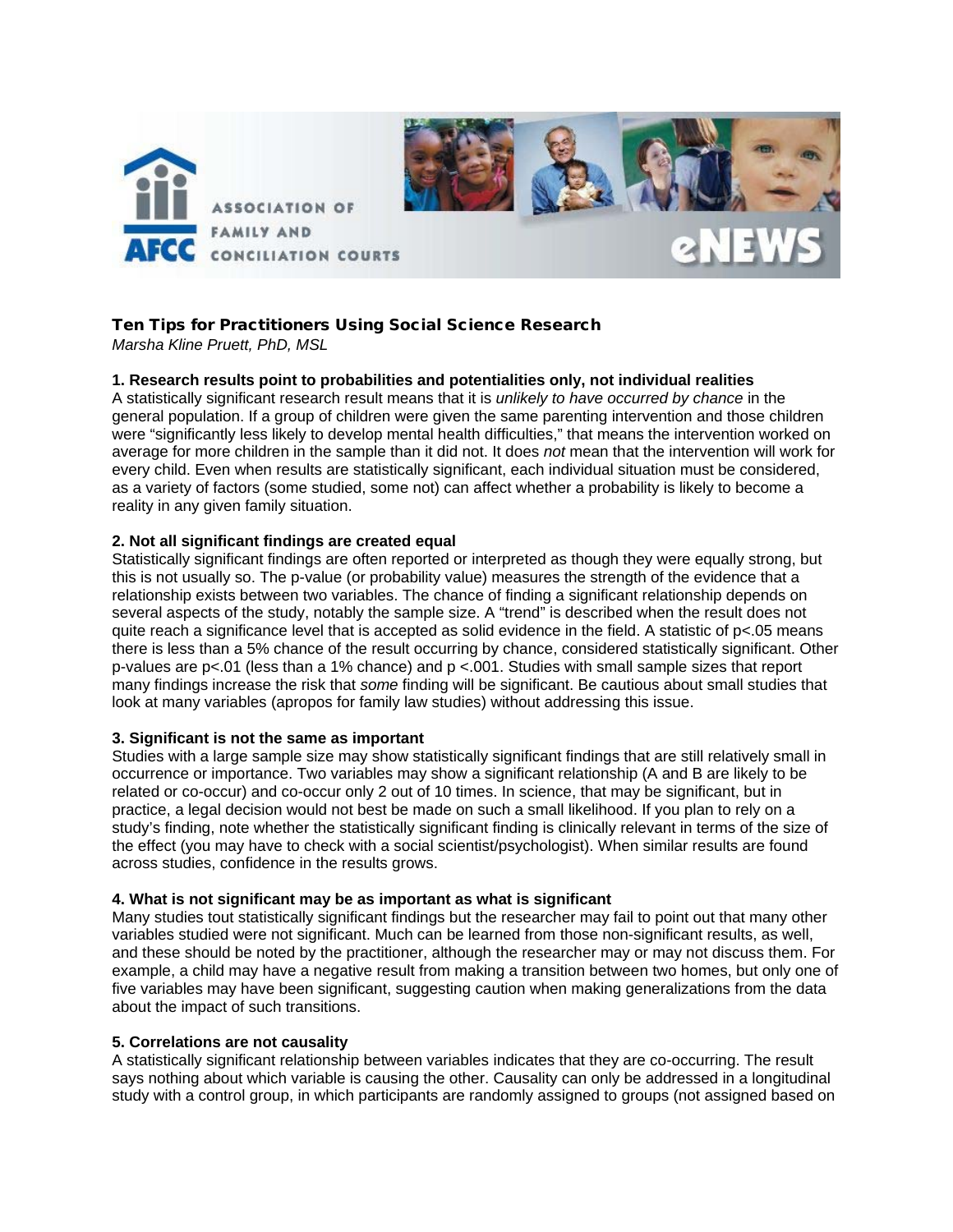any characteristic or preference of the participant). For example, practitioners often make the mistake that if a child with inconsistent parenting schedules has more difficulties, the difficulties are a function of the schedule. It may be that parents with difficult children create inconsistent schedules in an attempt to manage the child's behavior in an ongoing manner. Or, it may be that parents in higher conflict or with fewer economic resources create more inconsistent schedules, and those factors explain the child's behavior better than the schedule.

### **6. Theory provides a lens for understanding; overlapping lenses provide a clear vision**

Researchers try to be objective in the ways they conduct their research, but social psychological research also shows that people interpret what they see through the lens of their own biases. Which theory is selected to explain or investigate psychological phenomena influences? Which questions are asked and which variables are studied? In addition, findings may be interpreted differently based on the theoretical perspective of the interpreter. As researchers from different theoretical perspectives reach consensus about the implications of results, the field is converging, and social policy drawn from the results will more reliably represent the current state of empirical knowledge. Conversely, policy cannot be reliably made when results are sparse and there is lower consensus in the field about their interpretation or implications.

## **7. Always go back to the original source**

One problem results from researchers citing each other's work based on what they read from other researchers' summaries. A game of "telephone" occurs where each researcher changes a few words and passes along a study, until it is not fully recognizable or accurate several citations later. It may be misinterpreted or something gets lost in the translation. Always check original sources before relying on a second-hand account or quoting it.

## **8. Natural bias can be subjected to strict scrutiny; place of publication matters**

Social science journals are abundant, and much is published in lesser-known journals, which are often written for highly specialized audiences. These journals generally have lower level peer review than higher level journals. Publishing in someone else's book rather than one's own also usually affords a higher standard of review. Social science journals are reviewed and edited by other professionals in the field. Google "Social Science Journal Impact Ratings" and you will find out which journals are rated most highly. You can also look for impact ratings among psychology or social work journals, for example.

## **9. Cherry picking is unfruitful for all**

Beware of presentations, reviews, or experts who cherry pick articles or passages within articles to illustrate a point. When a review is genuinely thorough and unbiased, not all studies reported should come out in a similar direction. There are always studies that contradict each other, usually because they have used different instruments or variables to examine the same question. Check the original article if a conclusion is reached based on a paragraph or less from another author. Make sure the illustrated point or result accurately reflects the outcomes, as well as the nature and spirit of what was written.

### **10. Social science depends on tearing down what has gone before to make room for the new; that tendency gets misused and overstated in legal contexts**

While social scientists love to point out how they are not supporters of the adversarial system of law, they have their own form of adversarial system. Science builds on new information that modifies or disproves past knowledge. Therefore, studies routinely point out the weaknesses of prior research or gaps in prior research to make the point that their study is new and important. Know that every study can be analyzed for its weaknesses, since no study can control for all the possibilities in nature or human nature. However, distinctions can be made between studies while emphasizing each one's strengths as well as limitations based on available data and resources at the time. Indeed, that is the only way social science becomes foundational and substantively useful to law.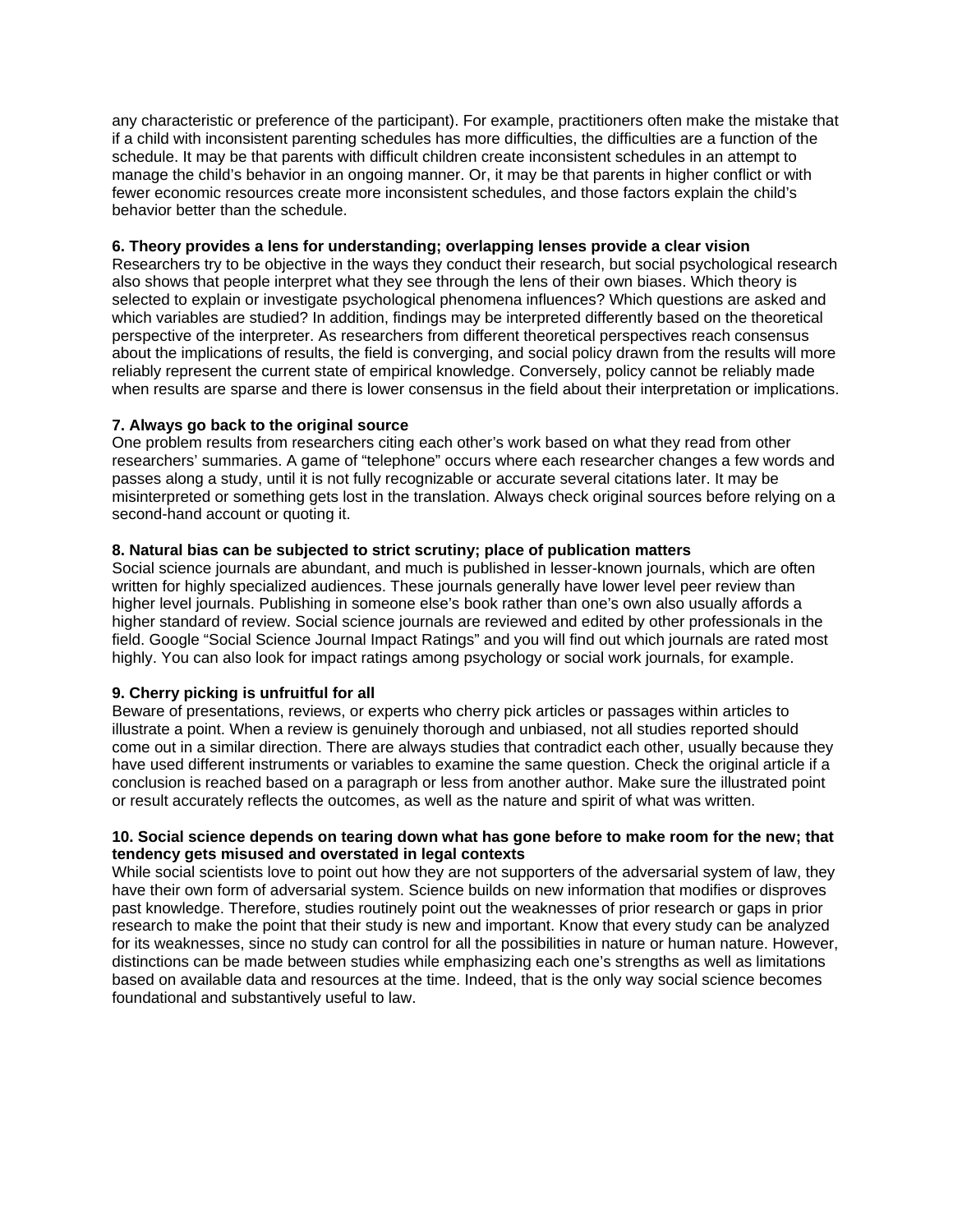

### **President's Profile Meet the new President of AFCC, Arnold T. Shienvold**

Arnold T. Shienvold, PhD, founded Riegler, Shienvold & Associates in 1980 in Harrisburg, Pennsylvania. The broad-based psychological practice serves children to geriatric clients practice and employs 18 people. Arnie was trained as a specialist in child clinical psychology and his work with children in separating and divorcing families led him to forensic psychology, which was a natural segue to his involvement with AFCC.

Arnie quickly started looking for better solutions to family conflict than the traditional child custody evaluation and litigation. In the early 1980s he joined the Academy of Family Mediators (AFM), which focused on only family mediation. Although the organization played an important role in the development of the field, it faced challenges in sustaining itself with its membership limited to family mediators. In 2001, AFM merged with Society for Professionals in Dispute Resolution (SPIDR) and Conflict Resolution in Education Network (CREnet) to form the Association for Conflict Resolution (ACR). ACR included broader-based civil mediation and other forms of alternative dispute resolution such as arbitration and hybrid processes.

Although Arnie is quick to tell you he does not feel like a natural leader, he "somehow flowed" into leadership roles and served as both the last president of AFM and the first president of the newly formed ACR.

Arnie found AFCC in the mid 1980's and was attracted to AFCC's focus on the family and on family court in its mission to improve the lives of children and families. "AFCC is truly an interdisciplinary organization," he said. "It isn't stuffy and members of AFCC thoughtfully and thoroughly examine the processes we use rather than protecting one particular profession. One of the first things that struck me about AFCC is that it did not have the over-professionalized 'guild' feel that other organizations have."

Arnie went on to explain how he sees the changing field. "…Clients, as the consumers of our services, are demanding new processes to meet their needs. And family law professionals have had to create new approaches to deal with the obstacles, delays and costs that the family courts have faced. We have moved away from the pure processes, creating med-arb, collaborative law, parenting coordination, early neutral evaluations, private judges and other hybrid processes to lower the cost of interventions. AFCC has been at the forefront, sponsoring presentations, task forces and think tanks about many of these new processes; and it has not always been easy. But disparate views are necessary for the field to grow, and AFCC encourages discourse around them."

Arnie is adamant about the need for professionals to show respect for their colleagues. "There are many brilliant minds in AFCC and each one with his/her own biases. But we have to realize that none of us have all the answers." Rather, Arnie notes, everyone needs to be aware of their biases and not get defensive about them. "It's important that there is a level of civility maintained as we move the field's understanding of complex issues forward," he said.

As a mediator, Arnie excels at bringing different groups together, finding shared interests and mutual benefits and this works in AFCC's favor. After presenting at American Academy of Matrimonial Lawyers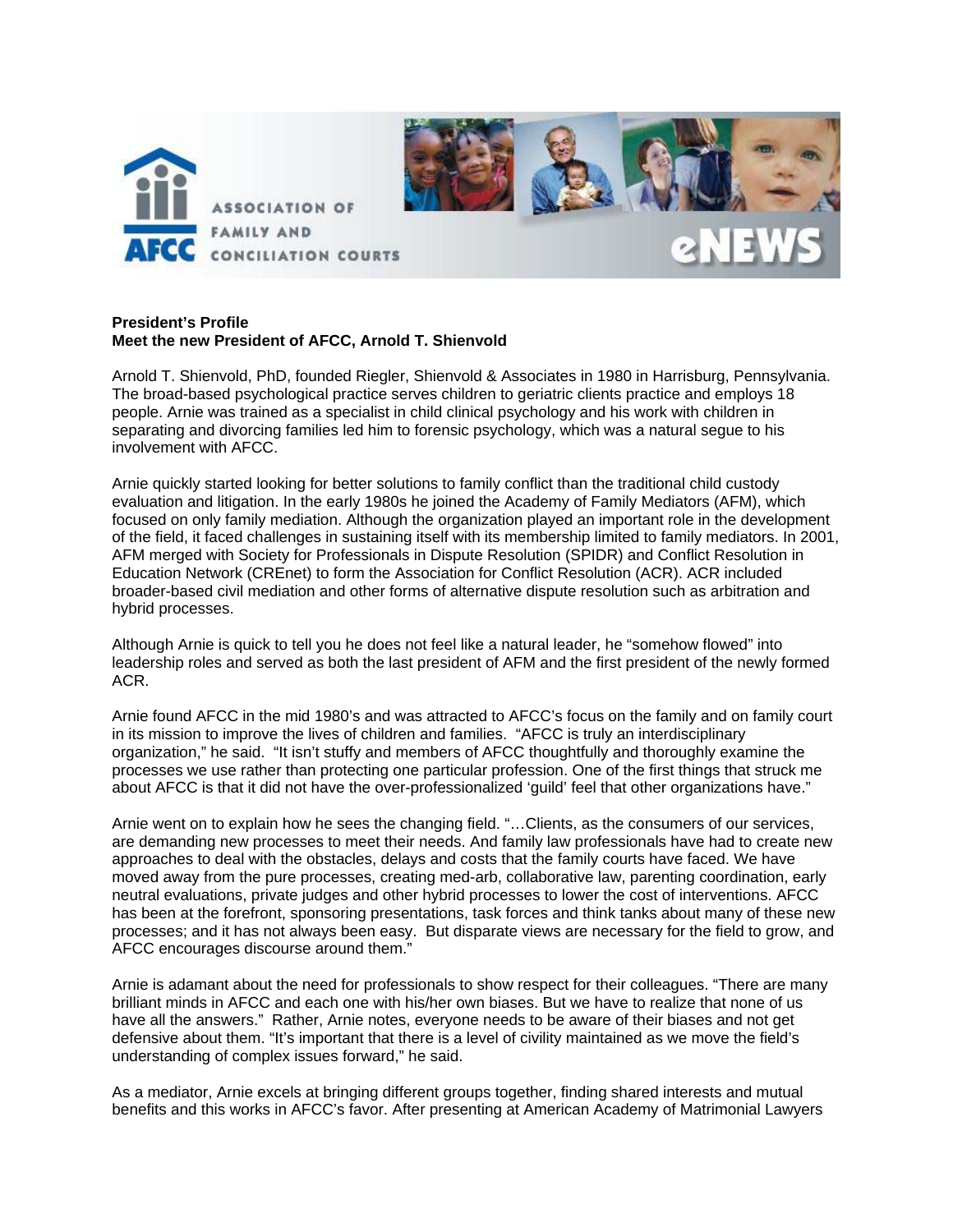(AAML) conferences he saw a group of lawyers at the height of their legal expertise wanting to know more about custody issues. Recognized that AAML and AFCC would be a good partnership, he was instrumental in facilitating the collaboration between the two organizations and helped organize the first joint conference in 2011.

Now that he is moving toward the end of his career, Arnie doesn't have a need to promote himself or his practice. "I agreed to serve in AFCC leadership because I really do love the organization and what it does. I want to give back to the family law community rather than to take from it. As a part of that, I want to help AFCC continue to take a hard look at the shared parenting issues that were so challenging over the past year. No one currently has the answers to take a strong position for or against presumptive shared parenting, so I would like us to find a way to clearly lay out where the research stands and where it needs to go."

One might read all this and think that Arnie Shienvold is a really serious guy. He is when he has to be, but his preference is to laugh. When his bridge-building skills were lauded, he said "I'm a good facilitator and mediator, but I wouldn't drive a heavy truck over a bridge I built!" He says that he never wanted to take life too seriously, and so looks for ways to balance his very serious profession and his desire to have fun. He has been married to his wife Sue for 40 years. "Sue and I met when we were 12 years old and started dating when we were sixteen years old. She wanted me to get a little taller, but it never happened," he jokes. Arnie has two sons, Kasey, a psychologist who practices with him and Adam, an attorney. He has four grandchildren, loves to golf and watch mindlessly violent TV shows, and always wanted to play third base for the Yankees. Now he has, once again, "somehow flowed" into a leadership position, and promises to be a fantastic AFCC President. Congratulations, Arnie!